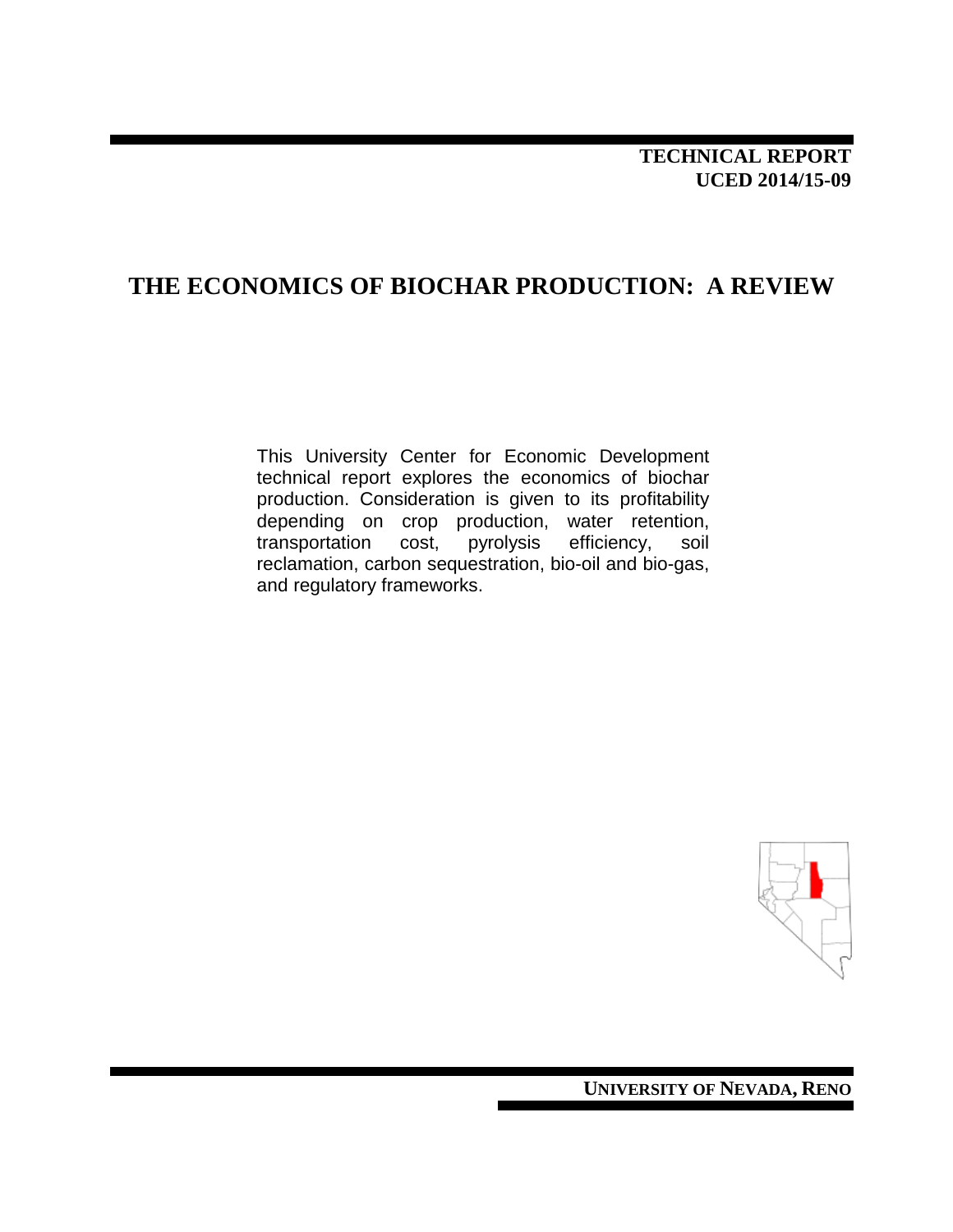# **THE ECONOMICS OF BIOCHAR PRODUCTION: A REVIEW**

Courtenay Burns Valerie A. Lykes Frederick A. Steinmann Derek Kauneckis

Courtenay Burns is a graduate student in the Department of Political Science, College of Liberal Arts at the University of Nevada, Reno.

- Valerie A. Lykes is a graduate student in the Department of Political Science, College of Liberal Arts at the University of Nevada, Reno.
- Derek Kauneckis is an Associate Professor in the Department of Political Science, College of Liberal Arts at the University of Nevada, Reno.
- Frederick Steinmann is an Assistant Research Professor with the University Center for Economic Development, College of Business Administration at the University of Nevada, Reno.

#### December 2014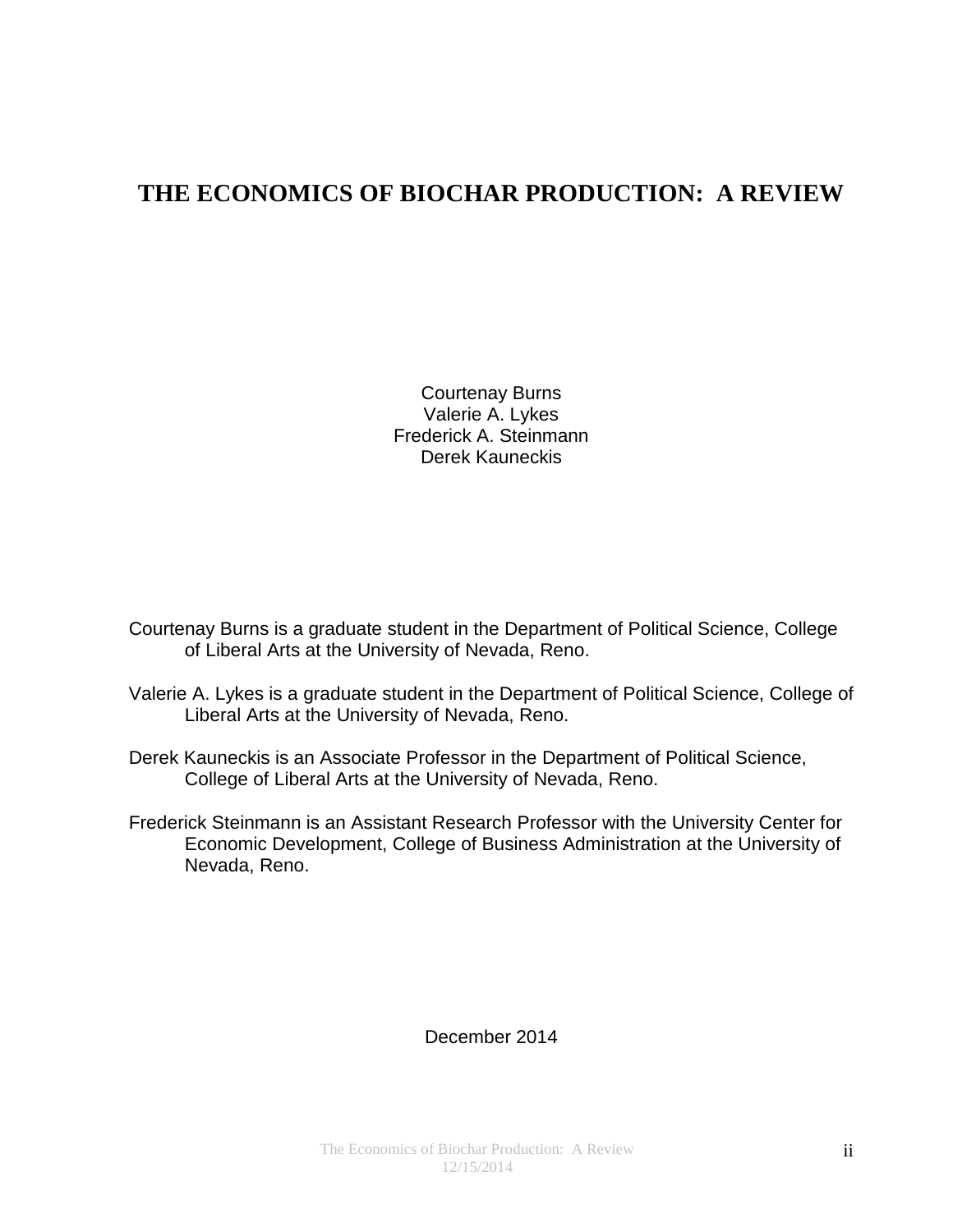This publication, *The Economics of Biochar of Production: A Review*, was published by the University Center for Economic Development in the College of Business at the University of Nevada, Reno. This publication's statements, findings, conclusions, recommendations, and/or data represent solely the findings and views of the authors and do not necessarily represent the views of Eureka County, the University of Nevada, Reno, or any reference sources used or quoted by this study. Reference to research projects, programs, books, magazines, or newspaper articles does not imply an endorsement or recommendation by the authors unless otherwise stated. Correspondence regarding this document should be sent to:

> Frederick A. Steinmann, DPPD University Center for Economic Development University of Nevada, Reno College of Business Mail Stop 204 Reno, Nevada 89557 Phone: 775.784.1655



UCED University of Nevada, Reno University Center for Economic Development The College of Business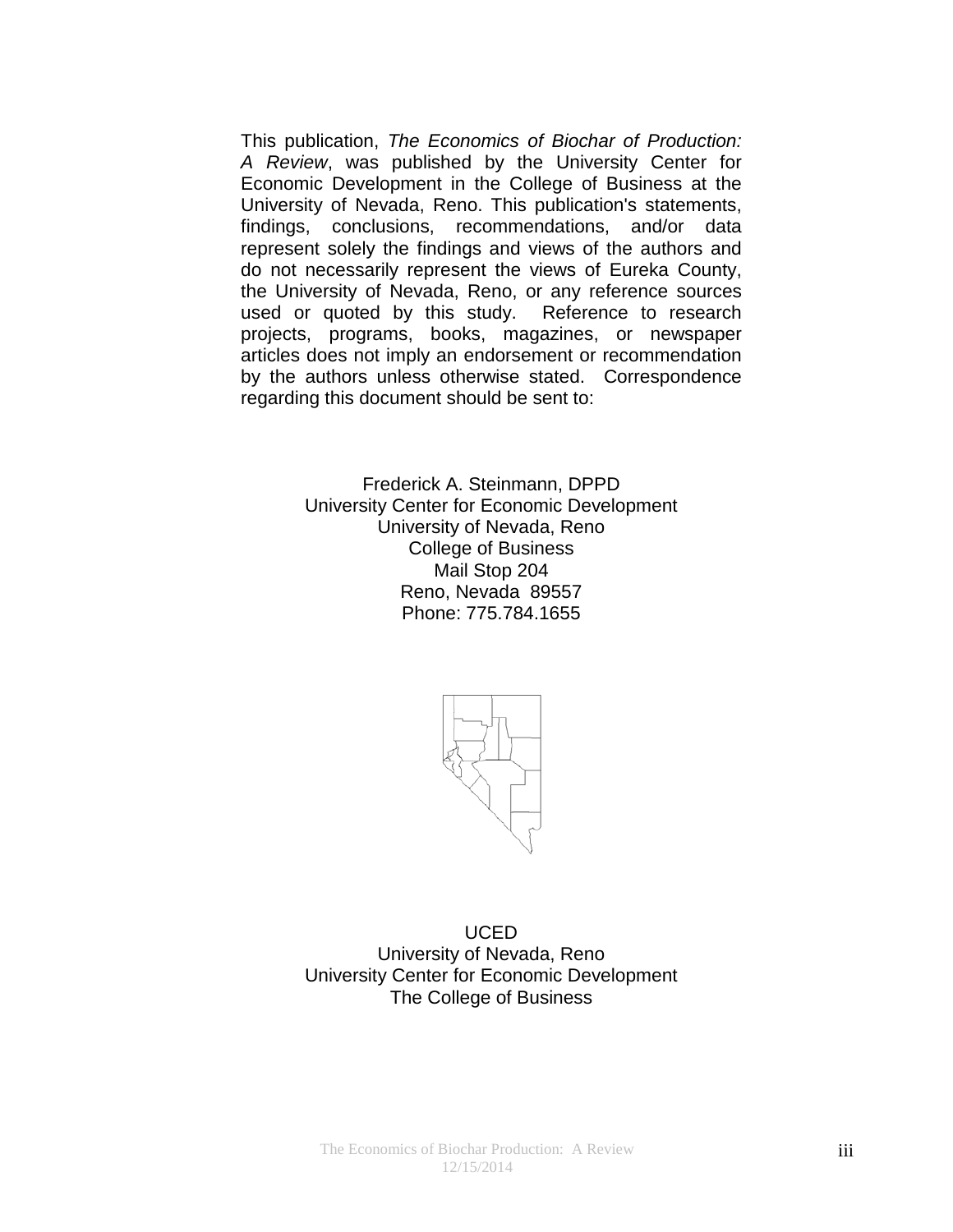## **Introduction**

This University of Nevada Cooperative Extension special publication examines the economic viability of biochar production. Biochar is a material that is carbon-rich, with a chemically and microbially stable molecular structure (Cheng, Lehmann, & Engelhard, 2008) used in soil reclamation, agricultural production, and carbon sequestration efforts. Consideration is also given to the production and application of bio-oil and biogas, as these are additional byproducts of pyrolysis<sup>[1](#page-3-0)</sup>. Biochar is commonly used as a soil amendment, with research suggesting benefits to microbial activity (Warnock, Lehmann, Kuyper, & Rillig, 2007), reduction of heavy metals and other pollutants (Beesley & Marmiroli, 2011; Park, Choppola, Bolan, Chung, & Chuasavathi, 2011; Spokas, Koskinen, Baker, & Reicosky, 2009), increased water retention (Blackwell, Krull, Butler, Herbert, & Solaiman, 2010; Clarke, 2014; Laird, et al., 2010) and increased crop productivity (Chan, van Zwieten, Meszaros, Downie, & Joseph, 2007; Jeffery, Verheijen, van der Velde & Bastos, 2011; Rondon, Lehmann, Ramirez, & Hurtado, 2007; Vaccari, et al, 2011; Yamato, Okimori, Wibowo, Anshori, & Ogawa, 2006), but can also be used to purify water (Liu, et al., 2012; Ogawa, Okimori, & Takahashi, 2006).

Existing research suggests that biochar can be used in climate change mitigation efforts, as its creation reduces biomass being burnt or decaying naturally (Woolf, Amonette, Street-Perrott, Lehmann, & Joseph, 2010) and when amended into soil it may act as a carbon sequestration mechanism (Chen & Yuan, 2011; Lehmann, Gaunt, & Rondon, 2006; Wang, Zhang, Xiong, Liu, & Pan, 2011). As human-induced climate change continues to

impact the Western United States<sup>[2](#page-3-1)</sup>, an investment in this technology might be a viable and sustainable way to reduce greenhouse gas emissions.

This special publication is designed to describe potential benefits and establish justification for a current biochar field trial in Eureka County, Nevada, as well as future biochar demonstration projects. To our knowledge, few large scale field trials of biochar, such as the one in Eureka County begun in 2013, have yet taken place and the majority of studies on biochar have occurred in laboratory settings only. And while other technologies and techniques exist for achieving the same ends as biochar use, their exploration is beyond the scope of this paper. As of 2010, 90.0 percent of Eureka County's privately owned land was designated as agricultural land, with mining the second largest land use (Eureka County Planning Commission, 2010), two sectors that can benefit from the use of biochar. The current Eureka County biochar field trial and demonstration project is designed to contribute to the financial and scientific literature on the viability of biochar from both a practical and an economic standpoint. Data from field trials are necessary to begin to move toward a more realistic market value based on actual biochar production in the field (e.g. Meyer, Glaser, & Quicker, 2011). Outlined in this special publication are the primary areas where biochar has already demonstrated its economic benefits.

## **Biochar as a Soil Amendment**

There are two main aspects of biochar that make it valuable as a soil amendment. The first is its high stability against decay, meaning that once applied, it remains in the soil for a long period of time allowing its benefits to be

<span id="page-3-1"></span><span id="page-3-0"></span> $1$  Pyrolysis is a process by which a biomass feedstock is placed in a non-oxygenated environment at high temperatures, resulting in a combination of char, oil, and gas, with the amounts of each dependent on the temperature at which pyrolysis takes place and the feedstock used (Demirbas, 2008; Laird, Brown, Amonette, & Lehmann, 2009; Lee, Hawkins, Day, & Reicosky, 2010; Maraseni, 2010; Sohi, Lopez-Capel, & Bol, 2010).

 $2$  Drier and hotter weather, reduced snowpack, and earlier snowmelt, leading to more and more intense forest fires (Melillo, et al, 2014) with Nevada experiencing its third year in a state of drought emergency in 2014 (National Drought Mitigation Center, 2014).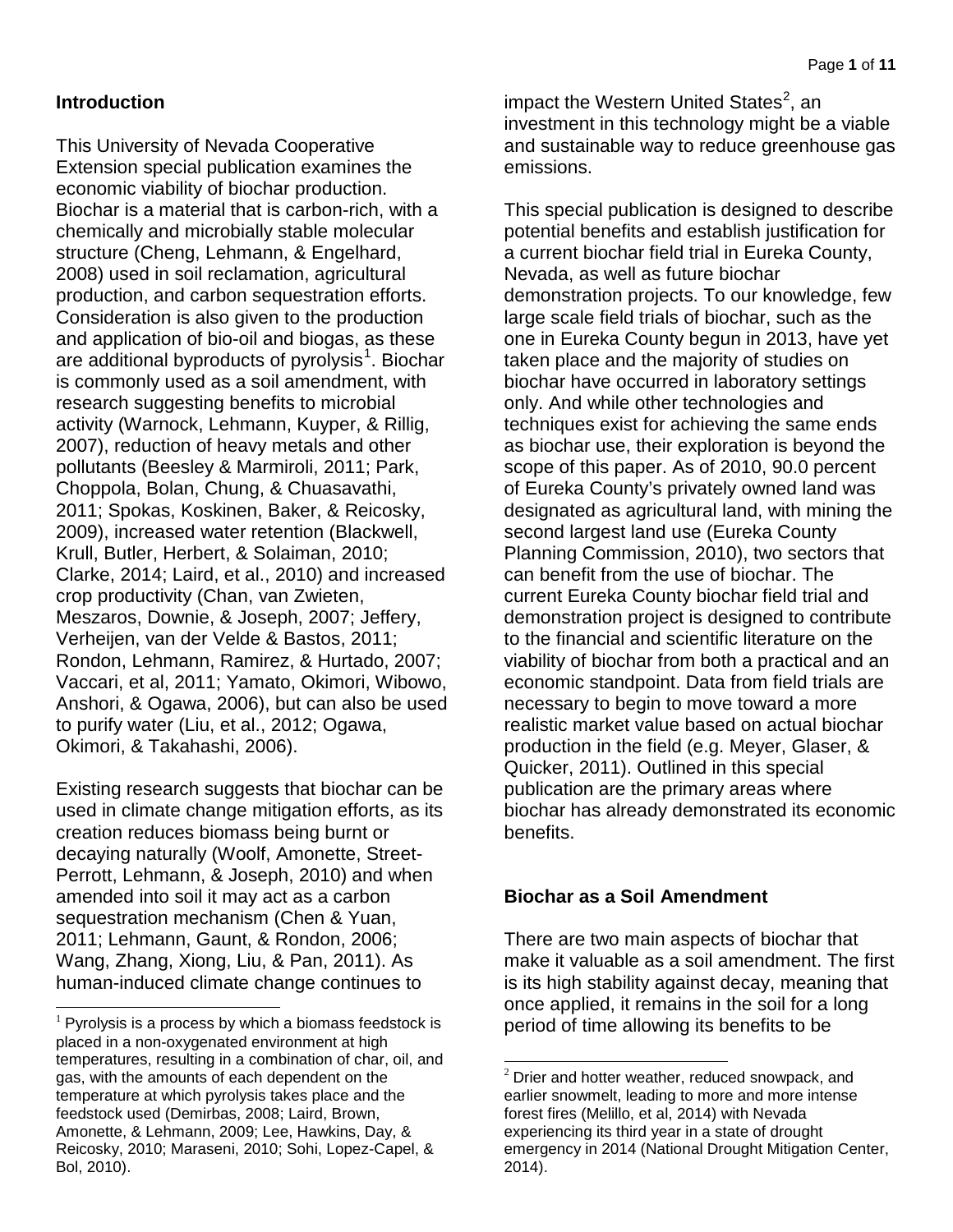persistent (Lehmann, 2007; Sombroek, Lourdes Ruivo, Fearnside, Glaser, & Lehmann, 2003; Pessenda, Gouveia, & Aravena, 2001). The second is its superior ability to retain nutrients compared to other types of organic matter (Sombroek, et al., 2003; Liang, et al., 2006; Lehman, 2007; Lehman & Rondon, 2006; Rondon, et al., 2007; Pietikäinen, Kiikkila, & Fritze, 2000; Saito & Marumoto, 2002). These properties of biochar as a soil amendment allow for climate change mitigation, reduction in environmental pollution, and overall soil improvement (Glaser, Lehmann, & Zech, 2002; Lehmann, 2007; Lehmann & Rondon, 2006) because they allow for a reduction in fertilizer use and other agricultural input requirements resulting in decreased nitrous oxide emissions in fertilized fields (Gaunt & Lehmann, 2008; McCarl, Peacocke, Chrisman, Kung, & Sands, 2009).

However, Shackley and Sohi (2010) caution that the feedstock used should be carefully considered to ensure toxic elements like heavy metals are not in the feedstock prior to pyrolization to avoid the potential contamination of plants. However, Granastein, et al. (2009) found no evidence of dioxins or polyaromatic hydrocarbons, and after conducting their own analyses, discovered only phenanthrene (PAH) in the biochar at a smaller rate than what would be considered an environmental hazard.

## **Biochar for Soil Reclamation**

An important consideration for the Eureka County, Nevada project is the potential of biochar to assist in the reclamation of mine tailings, which could ultimately impact the economic feasibility of biochar use overall. Fellet, Marchoil, Vedove, and Peressotti (2011) conducted an experiment in which they mixed biochar produced from orchard biomass with mine tailings in northeastern Italy. They found that the treated soil's pH, nutrient retention, and water holding capacity increased as biochar content increased, while the bioavailability of Cd, Pb, Tl, and Zn decreased

as biochar content increased. The authors concluded that the "changes promoted by the biochar seem to be in favor of its use on mine wastes to help the establishment of a green cover in a phytostabilization process" (Fellet, et al., 2011). This finding could be particularly important in places suffering from severe drought, such as the American West (National Drought Mitigation Center, 2014), as the addition of biochar to previously sterile soils increases the ability of the soil to retain water, which in turn allows for greater crop productivity and helps to prevent erosion. In Nevada, as well as in other states with large mining operations, this finding also suggests that soils already used for one purpose (mineral extraction) can be reused for an agricultural purpose, making it revenue positive.

## **Water Benefits**

Additional research suggests that biochar application improves soil's water permeability levels, providing better water capacity, which can, in turn, lead to improved plant growth (Asai, et al., 2009; Clarke, 2014; Laird, et al., 2010), though some researchers report low confidence in these findings (Shackley & Sohi, 2010). Blackwell, et al. (2010) conducted a field trial during a drought period and found improved crop nutrition in the biochar condition, which they attribute to increased water uptake potential during drought stress periods. They also found that their biochar treatment groups showed significantly less tiller loss compared to the non-biochar group, again suggesting benefits of biochar during drought scenarios.

## **Crop Productivity**

Multiple studies have considered the impact of biochar soil amendments on crop productivity and have found that crop productivity is increased both when biochar alone is added to soil (Baum & Weitner, 2006; Chan, et al., 2008) and when it is added with fertilizer (Steiner, et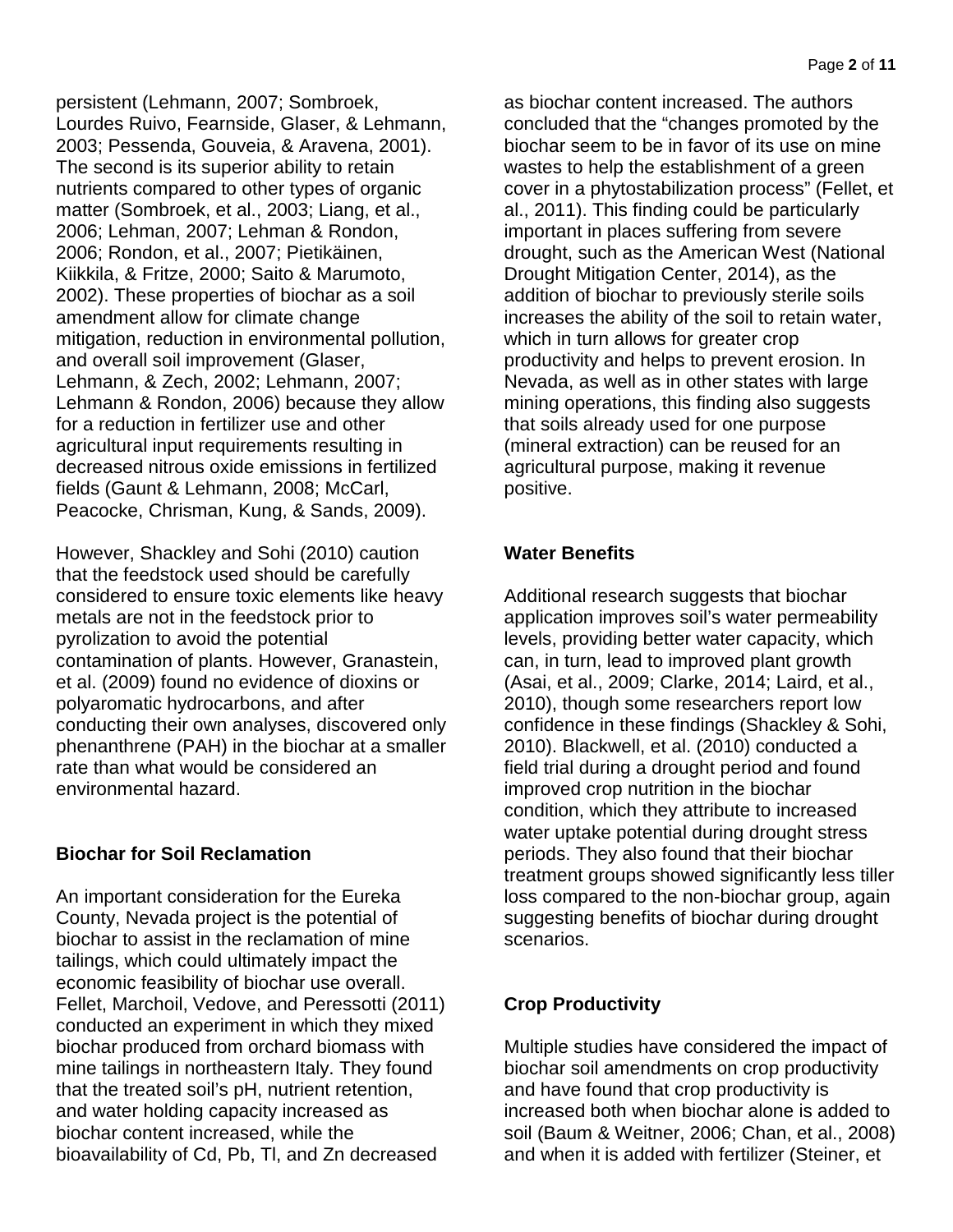al., 2007). Asai, et al. (2009) conducted three field experiments to test biochar's ability to increase rice production in Northern Laos. The researchers discovered that in many of the plots, the amendment of biochar to the soil did increase grain yield, although the condition of the soil and whether N fertilizer was included influenced the outcome. In general, however, the researchers concluded that the "Absence of dramatic gains in rice productivity and the significant alternative uses of biochar as an energy source constitute a major economic constraint to the practical application of [biochar] techniques" (p. 84).

This echoes other research that found the economic feasibility of biochar as a soil amendment, regardless of its impact on crop productivity, is highly dependent on the existence of a carbon market and the price of biochar. Specifically, when no carbon market is present, the price of biochar must be approximately \$9.19 per metric ton (MT) in order for a farmer to break even, while it must be approximately \$4.82 per MT in order for a farmer to turn a profit, excluding the costs of transportation and application (Galinato, Yoder, & Granatstein, 2011). When a carbon market exists at \$31.00 per MT of  $CO<sub>2</sub>$ , the cost of biochar can be as high as \$100.73 per MT and a farmer will break even; though if the carbon offset market is as low as \$1.00 per MT of  $CO<sub>2</sub>$ , there is no biochar price scenario in which a farmer does not lose revenue (Galinato, Yoder, & Granatstein, 2011; Granastein, et al., 2009).

<span id="page-5-0"></span>The cost of feedstock itself impacts the economic viability of biochar projects (Roberts, Gloy, Joseph, Scott, & Lehmann, 2010; Shackley, Hammond, Gaunt & Ibarrola, 2011). Shackley, Hammond, Gaunt, and Ibarrola (2011) found that this cost can cause the overall cost of a project to vary greatly. Roberts, Gloy, Joseph, Scott, and Lehmann (2010) note that the various available feedstocks must be carefully considered for each individual project in order to accurately predict the economic viability of biochar, bio-oil, and biogas production and application. They observe that this consideration is also

important if a project is to avoid net greenhouse gas emissions and more energy consumption than generation if it is to remain economically and environmentally sustainable.

#### **Economics Considering Carbon Sequestration Potential**

One factor that could make the production and use of biochar economically feasible is its impact on greenhouse gas emissions assuming the existence of a viable carbon market (Field, Keske, Birch, Defoort, & Cotrufo, 2013; Galinato, Yoder, and Granatstein, 2011; Pratt & Moran, 2010; Roberts, Gloy, Joseph, Scott & Lehmann, 2010). Pratt and Moran (2010) use Marginal Abatement Cost Curves (MACCs) to consider this and conclude that a range of factors, including the price of carbon in the market as well as benefits to crop productivity, all influence the economic feasibility of biochar projects.

Galinato, Yoder, and Granatstein (2011) conclude that there are two overarching scenarios in which the use of biochar as a soil amendment can be economically feasible. The first occurs when there is a carbon market that recognizes the avoided emissions and carbon sequestration due to the application of biochar in agricultural soils. The second occurs when the market price of biochar itself is low enough to allow farmers to earn a profit after applying biochar to crop fields. Additionally, Field, Keske, Birch, Defoort, and Cotrufo (2012), using life cycle analysis (LCA), find that the breakeven point for biochar production and use when a carbon market exists lies at approximately \$50.00 per Mg  $CO<sub>2</sub>$ eg, meaning that biochar projects can be profitable when they are able to capitalize on the impacts on carbon emissions.

Brown, Wright, and Brown (2011) were slightly more conservative with their calculations, which again relied on some benefit from carbon offsetting<sup>[3](#page-5-0)</sup>. The authors found

 $3$  The authors discuss the American Clean Energy and Security Act, which would have created a cap and trade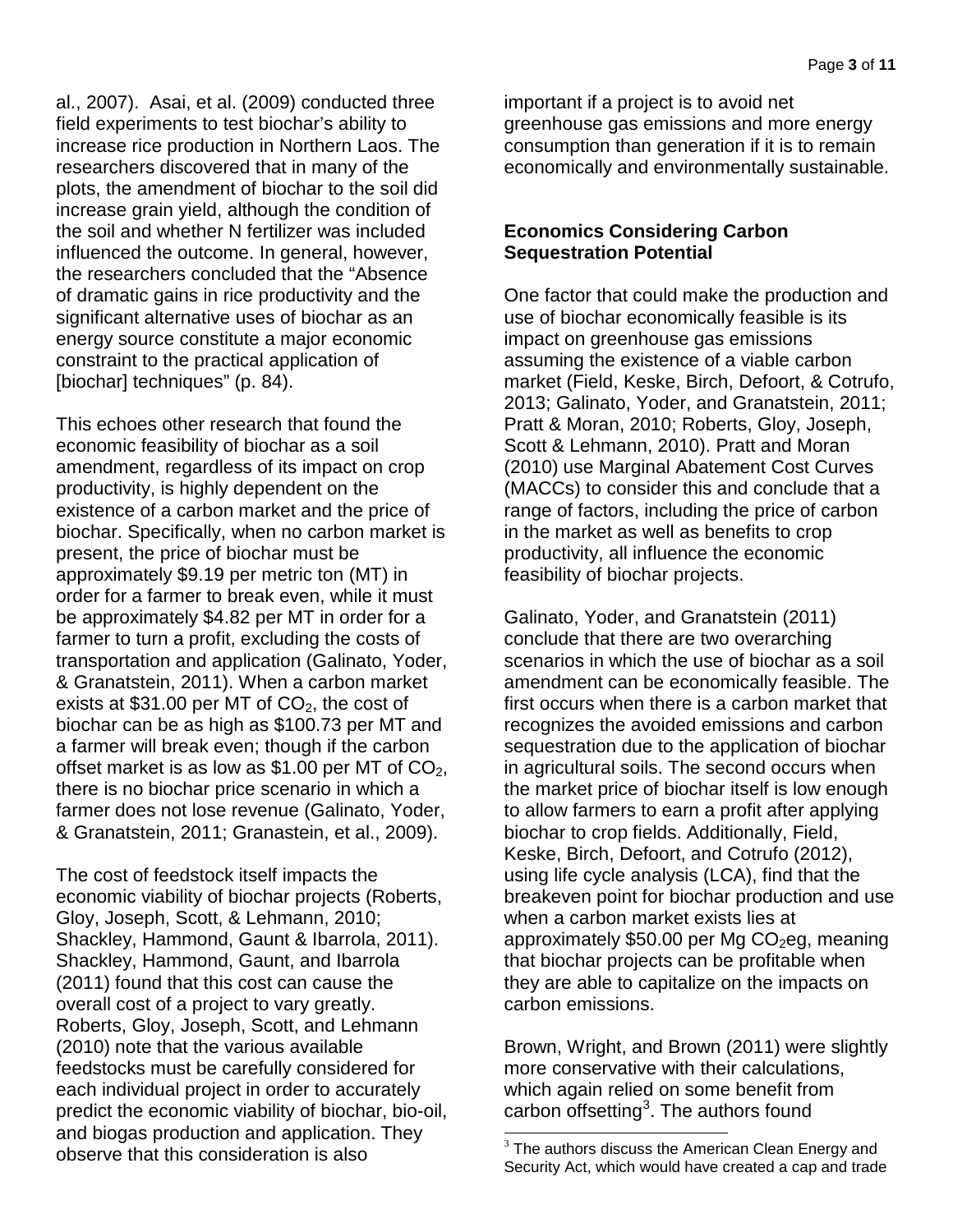Page **4** of **11**

profitability to be related to using all three of the byproducts of the pyrolysis technique (biogas, bio-oil, and biochar), presuming the existence of some type of carbon-offsetting value to biochar. Additionally, profitability varied due to pyrolysis technique, with fast pyrolysis (FP) lending itself to better profitability than slow pyrolysis (SP). Using corn stover as a feedstock with a cost per metric ton between \$0.00 and \$83.00 (estimates using \$83.00) and hypothesizing 2,000 dry metric tons per day of the stover, Brown et al. (2013a, 2013b) found 124,000 metric tons of bio-char can be generated per year using FP, and 262,000 metric tons using SP. The authors concluded that the internal rate of return (IRR) would be insufficient to make biochar profitable at the \$83.00/MT cost level, and even if the feedstock were free, it would only generate profits between 8.00 percent and 17.00 percent. Fast pyrolysis would be profitable even at \$83.00/MT but only because of the higher generation of bio-oil, which could be used for transport fuels, suggesting an IRR of 15.0 percent to 26.0 percent and between 29.0 percent and 37.0 percent in the free feedstock scenario. Using these estimates, fast pyrolysis would be the most economical choice to generate biochar. Depending on the end-use of the biochar, this could be perfectly acceptable however research has demonstrated that pyrolysis temperature can alter the stability and benefits of biochar, especially as a soil amendment (e.g. Chen & Yuan, 2011; Demirbas, 2004; Ippolito, et al., 2012; Novak, et al., 2009; Rutherford, Wershaw, & Cox, 2004).

Blackwell, et al. (2010) also identify carbon offsetting as a way to make biochar economically feasible. However, the researchers also provide other potential sources that could make it profitable, especially with fluctuating costs of fertilizer. The researchers provided four other ways that would help make biochar economically feasible. These included the most efficient

 $\overline{a}$ 

application of biochar (which they identified as using the banded method where biochar is placed where plant roots will develop), the lowest biochar application rate for the highest return, the longest duration of effect, and minimizing the cost of soil application and biochar creation. In order to test whether biochar could be economically feasible, the researchers conducted four field trials, growing wheat with various rates of biochar or P fertilizer in different combinations. Additionally, twelve years of economic data from six regions in the wheat belt were analyzed to aid in generating economic models. Results from the field trial found the optimal rate of biochar application to be approximately 3 t/ha banded biochar at a 50kg/ha fertilizer application rate. On average, the grain yield would increase by about 10.0 percent, with fertilizer savings at about 50.0 percent. Anticipating these savings yearly, over twelve years this would yield an estimated price point of up to AU\$70.00/ha in fertilizer savings; AU\$170.00/ha over twelve years for a 10.0% crop yield increase; and if both conditions were met, biochar costs of up to AU\$240.00/ha. If there were diminishing marginal returns of the fertilizer, crop yield, or to both, the biochar cost would fall to AU \$40.00/ha, \$100.00/ha, and \$140.00/ha respectively (Blackwell, et al., 2010).

It should be noted that while no national carbon market exists in the United States, cap and trade carbon markets do exist in four regions: the Southeast (including Alabama, Florida, Louisiana, Mississippi, and Texas); the Northeast (including Maine, Vermont, New Hampshire, Massachusetts, Rhode Island, Connecticut, New York, New Jersey, Delaware, and Maryland); the Midwest (including Illinois, Indiana, Iowa, Michigan, Minnesota, Missouri, Ohio, and Wisconsin) (Union of Concerned Scientists, 2014); and the West (including Arizona, California, Montana, New Mexico, Oregon, Utah, and Washington) (Center for Climate and Energy Solutions 2014).

Not all states are encompassed within the four regions where a cap and trade carbon market

on greenhouse gases and provided a market for offsetting carbon dioxide. The bill was defeated in the Senate in 2009 (H.R. 2454).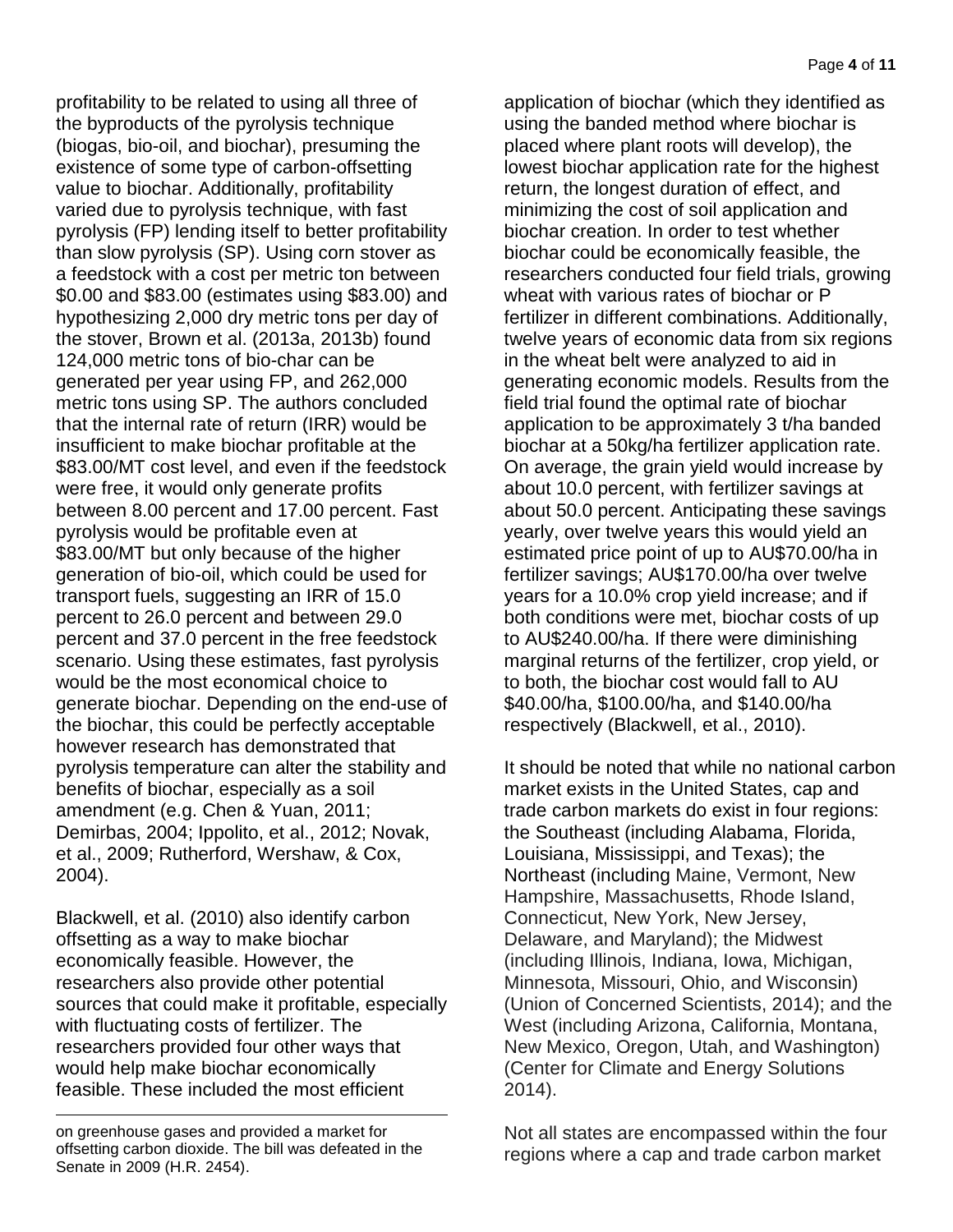Page **5** of **11**

exists. Consequently, the potential profitability of any biochar project will be directly impacted by the state in which it takes place. If a project takes place in a state with no carbon market, there is no potential to sell carbon offsets for a profit.

#### **Profitability of Bio-oil and Biogas Production**

Existing research suggests that the only way to make the production and use biochar profitable is to also capture and sell the byproducts of its production including bio-oil and biogas. Yoder, Galinato, Granaststein, and Garcia-Perez (2011) examine the economic tradeoffs associated with biochar and bio-oil production. After performing two analyses, the first that took into account the variation in bio-oil and biochar price caused by quality variation and the second that excluded these considerations, they concluded that the final price of both were highly dependent on their quality, which they found to be related to the temperature at which pyrolysis occurs. However, while the pyrolysis condition may be an economically important consideration, even reaching an optimal combination of bio-oil and biochar production may not result in an enterprise that is profitable overall.

Abdullah and Wu (2011) find potential of biochar to be incorporated along with bio-oil to create a bio-slurry that can be used as a highenergy-density fuel. Extending their research further, the researchers examined whether the bio-oil could be separated out into two distinct elements, one that was more suited towards being combined with biofuel for use as a transport fuel, and a lower quality one that could be used to generate bio-slurry. They found that the bio-oil of lower quality was still successful when combined with biochar to be used as a bio-slurry in terms of its atomization quality, pumpability, and stability. Brown, Thilakaratne, Brown, and Hu (2013b) also assess the economic viability of biofuel, noting that the Renewable Fuel Standard in the United States mandates the production of

16,000 million gallons per year of cellulosic biofuel by 2022. Using a fast pyrolysis technique followed by hydroprocessing, with corn stover as the biomass input, the minimum fuel selling price for bio-oil would be \$2.57 per gallon, with the biogas and biochar being used to heat and power the facility (or sold back to the energy grid). Again, the results can vary based on the biomass used, the reactor used, and the bio-oil fraction, with the most important variable in economic viability being the fuel yield stemming from the yield from pyrolysis and then the hydroprocessing step.

## **Accounting for Transportation**

One major factor that influences the economics of biochar production and use is transportation. Palma, et al. (2011) considers how costs change when biochar is produced in one place and then moved to another. They considered the economic feasibility of mobile pyrolysis facilities through an exploration of two types of biochar in three states that move a varying number of times. Using a Monte Carlo financial simulation model that included transportation logistics analysis based on geographic information systems (GIS) data, they concluded that the net present value of biochar improves as the number of times the mobile pyrolysis facility is moved decreases. Similarly, Coleman, et al. (2010) determined that while a portable pyrolysis machine had the benefit of reducing the transportation costs of large, bulky biomass by converting it on-site, operating efficiency was more optimal if positioned in one place near the biomass rather than moving it frequently. Coleman, et al. (2010) also found that the transportation of biochar itself is too bulky and too low-density for transportation and therefore not economically viable, a position with which Adullah and Wu (2011) would disagree. Adullah and Wu argue that pyrolysis of biomass will provide transportation benefits since the biochar itself will be much smaller but is a high density energy material compared to transporting the larger, less granulated biomass.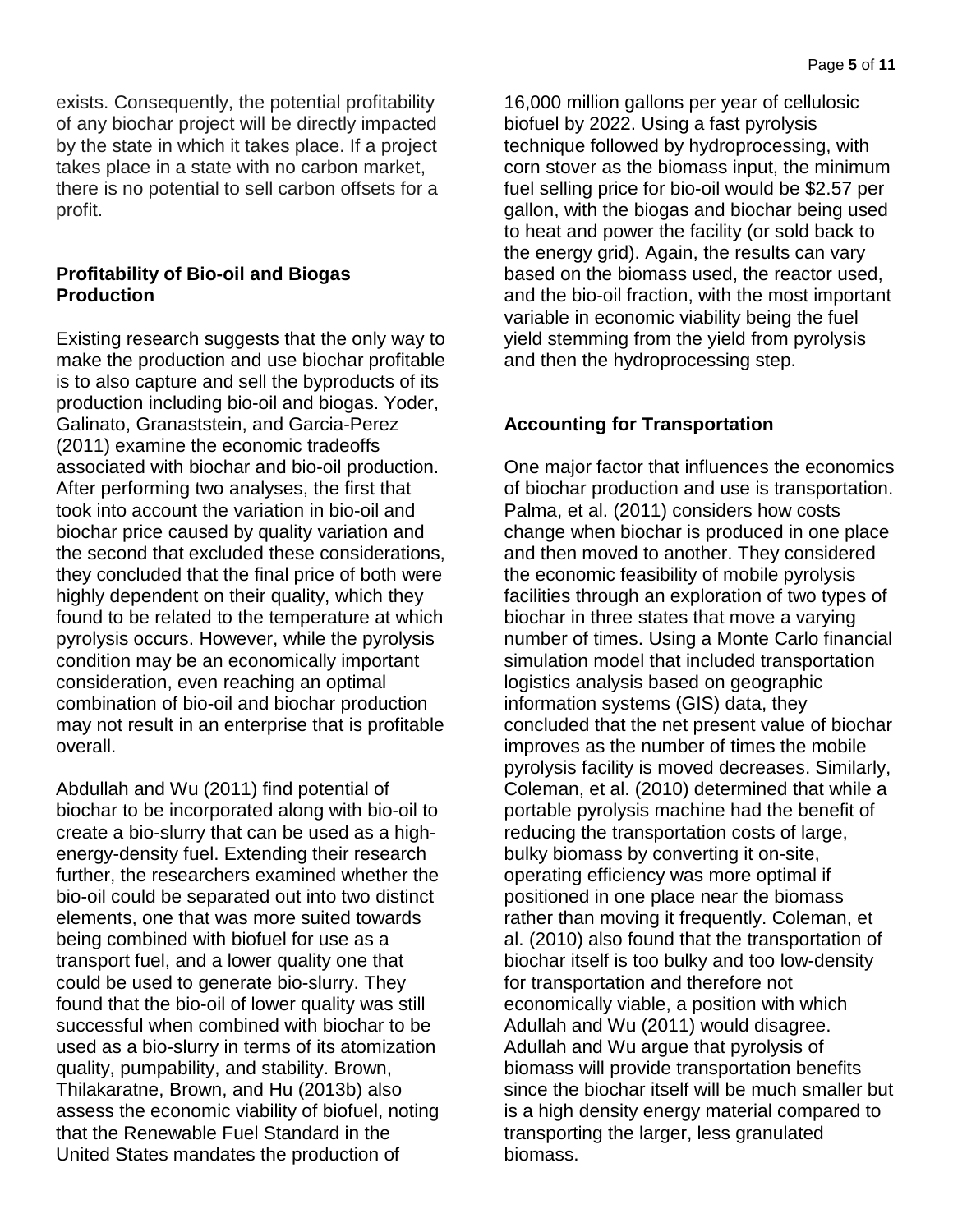Similarly, a portable pyrolysis facility has been found to be beneficial in a forest scenario. Biomass can be taken from the area and can help in preventing fuel accumulation which could lead to forest fires, and would also reduce the need to pile-burn biomass thereby reducing greenhouse gas emissions. The biomass could be pyrolysized on site, and then the biochar could be amended directly into the soil from the areas the biomass was removed from in order to support nutrient development and provide carbon (Coleman, et al., 2010), a similar method to that being attempted in the Eureka County field trial.

Finally, in order to create a high volume production of biochar, it may be necessary to establish a transportation infrastructure that can handle high-density biomass. It may be the case that there is not enough biomass close to a pyrolysis facility, or that the byproducts of pyrolysis will need to be transported further away. Rail is one of the primary systems of transportation in the United States. Research into rail transportation in the United States suggests costs are highly dependent on the amount of competition in an area, the part of the United States being transported through, the owner of the railcar, and overall distance traveled (Gonzales, 2012). The ability to transport biomass, biochar, biogas, or bio-oil may require some reasonably large alterations to the existing infrastructure, leading to further cost considerations.

## **Regulation of Biochar**

Another consideration in terms of the cost of biochar is whether or not there would be regulations on biomass and whether biochar would be deemed a waste material and how that influences its use as a soil amendment (Shackley & Sohi, 2010). Such a consideration is likely to be country-dependent and may require further research to construct appropriate public policy designed to regulate biochar production and management. At this time, no such regulations exist in the United

States. The European Union (EU) has issued a brief on the topic of biochar regulation, noting that Switzerland is the first country in Europe to approve biochar for agricultural purposes, while Japan approved biochar for soil conditioning back in 1984. In the EU, all chemical products must meet regulations set by REACH (Registration, Evaluation, and Authorization of Chemicals), including biochar if produced in the EU (VBS-Technical University of Ostrava, Energy Research Center, 2013). After meeting these regulations, the biochar would need a European Biochar Certificate in order to be used in agricultural production (European Biochar Certificate Foundation, 2014). These sorts of regulations mean further costs to demonstrate that the regulatory standards and requirements are being met, influencing the overall economic feasibility of any biochar project.

Although regulations may result in increased costs, McGreevy and Shibata (2010) hope for regulation on biochar production and its addition to soil as a way to be able to market produce as "COOL VEGE™", branding it in a way to stand out from its competition and to be able to markup cost. Already in Japan as part of a larger Carbon Minus project, produce such as cabbage, grown in a biochar amended soil, is marketed for up to 3.0 percent to 5.0 percent more to retailers due to its eco-branding.

## **Conclusion**

Many factors must ultimately be taken into account when assessing the economic variability of any biochar project. Research suggests that biochar projects are most profitable when a carbon market exists. If the amount of carbon emissions offset or avoided through a given project can be calculated, this can be sold, ultimately making a project economically viable. The existence of a market for the byproducts of biochar production, biogas, and bio-oil can also impact a project's overall economic viability if the benefits of these byproducts can be effectively and efficiently captured. Economic viability is also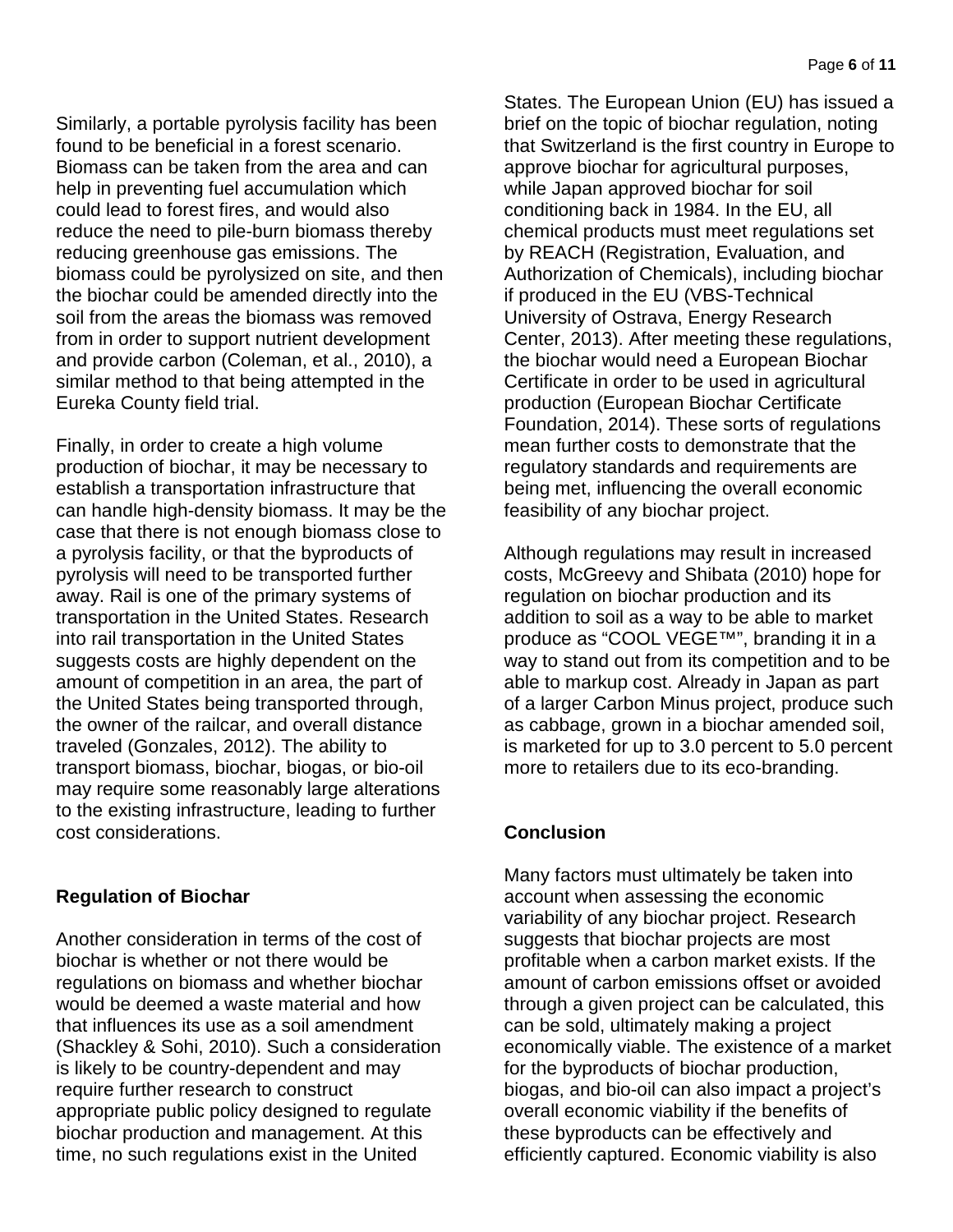dependent on the impact of biochar on crop productivity. If overall crop yields can be increased through the amendment of biochar to soil, the additional product can also be sold at a profit in the market.

Of course, these are not the only factors that must be considered when determining the economic feasibility of biochar production. The cost of biochar feedstock, the costs of transporting biochar from the production facility to the application site, other costs associated with production itself such as those imposed by the pyrolysis facility, and the costs associated with abiding by various regulations, must all also be considered. There are also potential effects of biochar use that may not be easily incorporated into an economic analysis, such as its prospective impact on eroded soils. In states with significant mining operations, such as Nevada, the potential of biochar to reclaim mine tailing piles may also impact fiscal viability. Finally, there may be unknown costs to creating and using biochar due to the limited amount of field trials that have occurred. This makes the current biochar field trial and demonstration project in Eureka County all the more important in contributing to the literature, not only with regard to the economic viability of creating and amending biochar to soils, but also in order to further the understanding of how biochar expresses itself and interacts in a real world environment.

## **References**

Abdullah, H., & Wu, H. 2011. Bioslurry as a fuel. 4. Preparation of bioslurry fuels from biochar and the bio-oil-rich fractions after biooil/biodiesel extraction. *Energy Fuels, 25,*  1759-1771.

Asai, H., Samson, B. K., Stephan, H. M., Songyikhangsuthor, K., Homma, K., Kiyono, Y., et al. 2009. Biochar amendment techniques for upland rice production in Northern Laos. 1. Soil physical properties, leaf SPAD and grain yield. *Field Crop Research, 111,* 81-84. doi:10.1016/j.fcr.2008.10.008

Baum, E. & Weitner, S. 2006. Biochar application on soils and cellulosic ethanol production. *Clean Air Task Force*. Boston, MA.

Beesley, L., & Marmiroli, M. 2011. The immobilisation and retention of soluble arsenic, cadmium and zinc by biochar. *Environmental Pollution, 159,* 474-480.

Blackwell, P., Krull, E., Butler, G., Herbert, A., & Solaiman, Z. 2010. Effect of banded biochar on dryland wheat production and fertiliser use in south-western Australia: an agronomic and economic perspective. *Australian Journal of Soil Research, 48,* 531-545.

Brown, T.R., Thilakaratne, R., Brown, R.C., & Hu, G. 2013a. Regional differences in the economic feasibility of advanced biorefineries: Fast pyrolysis and hydroprocessing. *Energy Policy, 57,* 234-243.

Brown, T. R., Thilakaratne, R., Brown, R. C., & Hu, G. 2013b. Techno-economic analysis of biomass to transportation fuels and electricity via fast pyrolysis and hydroprocessing. *Fuel,106,* 463-469.

Brown, T. R., Wright, M. M. and Brown, R. C. 2011. Estimating profitability of two biochar production scenarios: slow pyrolysis *vs* fast pyrolysis. *Biofuels, Bioproducts and Biorefining, 5,* 54–68. doi: 10.1002/bbb.254

Center for Climate and Energy Solutions. 2014. "Western climate initiative." Retrieved from [http://www.c2es.org/us-states-regions/regional](http://www.c2es.org/us-states-regions/regional-climate-initiatives/western-climate-initiative)[climate-initiatives/western-climate-initiative.](http://www.c2es.org/us-states-regions/regional-climate-initiatives/western-climate-initiative)

Chan, K. Y., van Zwieten, L., Meszaros, I., Downie, A., & Joseph, S. 2007. Agronomic values of greenwaste biochar as a soil amendment. *Australian Journal of Soil Research, 45,* 629-634.

Chan, K.Y., Van Zwieten, L., Meszaros, I., Downie, A., Joseph, S. 2008. Using poultry litter biochars as soil amendments. *Australian Journal of Soil Research. 46*, 437-444.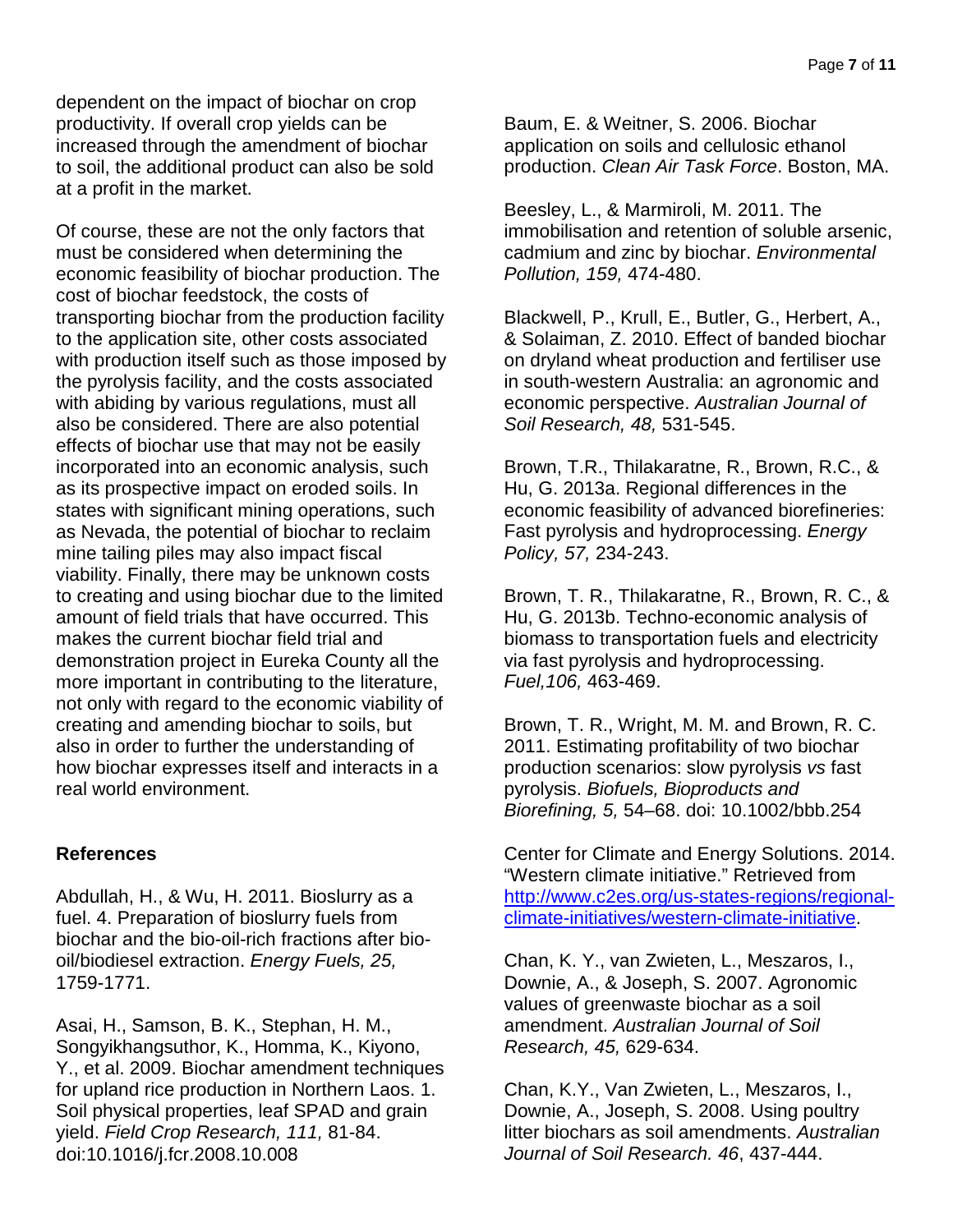Chen, B., & Yuan, M. 2011. Enhanced sorption of polycyclic aromatic hydrocarbons by soil amended with biochar. *Journal of Soils and Sediments, 11,* 62-71.

Cheng, C. H., Lehmann, J., & Engelhard, M. H. 2008. Natural oxidation of black carbon in soils: Changes in molecular form and surface charge along a climosequence. *Geochimica et Cosmochimica Acta, 72*, 1598–1610.

Coleman, M., Page-Dumroese, D., Archuleta, J., Badger, P., Chung, W., Venn, T., Loeffler, D., Jones, G., & McElligott, K. 2010. Can portable pyrolysis units make biomass utilization affordable while using bio-char to enhance soil productivity and sequester carbon? *Proceedings of the 2009 National Silviculture Workshop.* RMRS-P-61. Fort Collins, CO: U.S. Department of Agriculture, Forest Service.

Clarke, S. 2014. CWCB watershed restoration project annual report. *Report of the Roaring Fork Conservancy.* Retrieved fro[m](http://www.roaringfork.org/sitepages/pid397.php) [http://www.roaringfork.org/sitepages/pid397.ph](http://www.roaringfork.org/sitepages/pid397.php) [p](http://www.roaringfork.org/sitepages/pid397.php)

Demirbas, A. 2004. Effects of temperature and particle size on bio-char yield from pyrolysis of agricultural residues. *Journal of Analytical and Applied Pyrolysis, 72,* 243-248.

Demirbas, A. 2008. Biofuels sources, biofuel policy, biofuel economy and global biofuel projections. *Energy Conversion and Measurement, 49,* 2106-2116.

Eureka County Planning Commission. 2010. Eureka County Master Plan. Retrieved from [http://www.co.eureka.nv.us/PDF/Master\\_Plan\\_](http://www.co.eureka.nv.us/PDF/Master_Plan_Final%20_2010.pdf) [Final%20\\_2010.pdf](http://www.co.eureka.nv.us/PDF/Master_Plan_Final%20_2010.pdf)

European Biochar Certificate Foundation. 2014. Guidelines for the European Biochar Certificate. Retrieved from http://www.european-biochar.org/en/ct/1- Guidelines-for-the-European-Biochar-**Certificate** 

Fellet, G., Marchoil, L., Vedove, G.D., & Peressotti, A. 2011. Application of biochar on mine tailings: effects and perspectives for land reclamation. *Chemosphere, 83,* 1262-1267.

Field, J.L., Keske, C.M.H., Birch, G.L., Defoort, M.W., & Cotrufo, F. 2013. Distributed biochar and bioenergy coproduction: A regionally specific case study of environmental benefits and economic impacts. *Global Change Biology: Bioenergy, 5,* 177-191.

Galinato, S. P., Yoder, J. K., & Granatstein, D. 2011. The economic value of biochar in crop production and carbon sequestration. *Energy Policy, 39,* 6344-6350.

Gaunt, J. L., & Lehmann, J. 2008. Energy balance and emissions associated with biochar sequestration and pyrolysis bioenergy production. *Environmental Science and Technology, 42,* 4152-4158.

Glaser, B., Lehmann, J., Zech, W. 2002. Ameliorating physical and chemical properties of highly weathered soils in the tropics with charcoal: a review. *Biology and Fertility of Soils, 35,* 219–230.

Gonzales, D. S. 2012. *Identifying factors and quantifying their impact on transportation costs of pre-processes biomass* [\(Master's Thesis\)](http://gradworks.umi.com/1516363.pdf)*.*  Retrieved from

[http://gradworks.umi.com/1516363.pdf.](http://gradworks.umi.com/1516363.pdf)

Granatstein, D., Kruger, C. E., Collins, H., Galinato, S., Garcia-Perez, M., & Yoder, J. 2009. Use of biochar from the pyrolysis of waste organic material as a soil amendment. Final project report. *Center for Sustaining Agriculture and Natural Resources,*  Washington State University. Ecology Publication Number 09-07-062. Retrieved fro[m](https://fortress.wa.gov/ecy/publications/summarypages/0907062.html) [https://fortress.wa.gov/ecy/publications/summa](https://fortress.wa.gov/ecy/publications/summarypages/0907062.html) [rypages/0907062.html](https://fortress.wa.gov/ecy/publications/summarypages/0907062.html)

Ippolito, J.A., Novak, J. M., Busscher, W. J., Ahmedna, M., Rehrah, D., & Watts, D. W. 2012. Switchgrass biochar affects two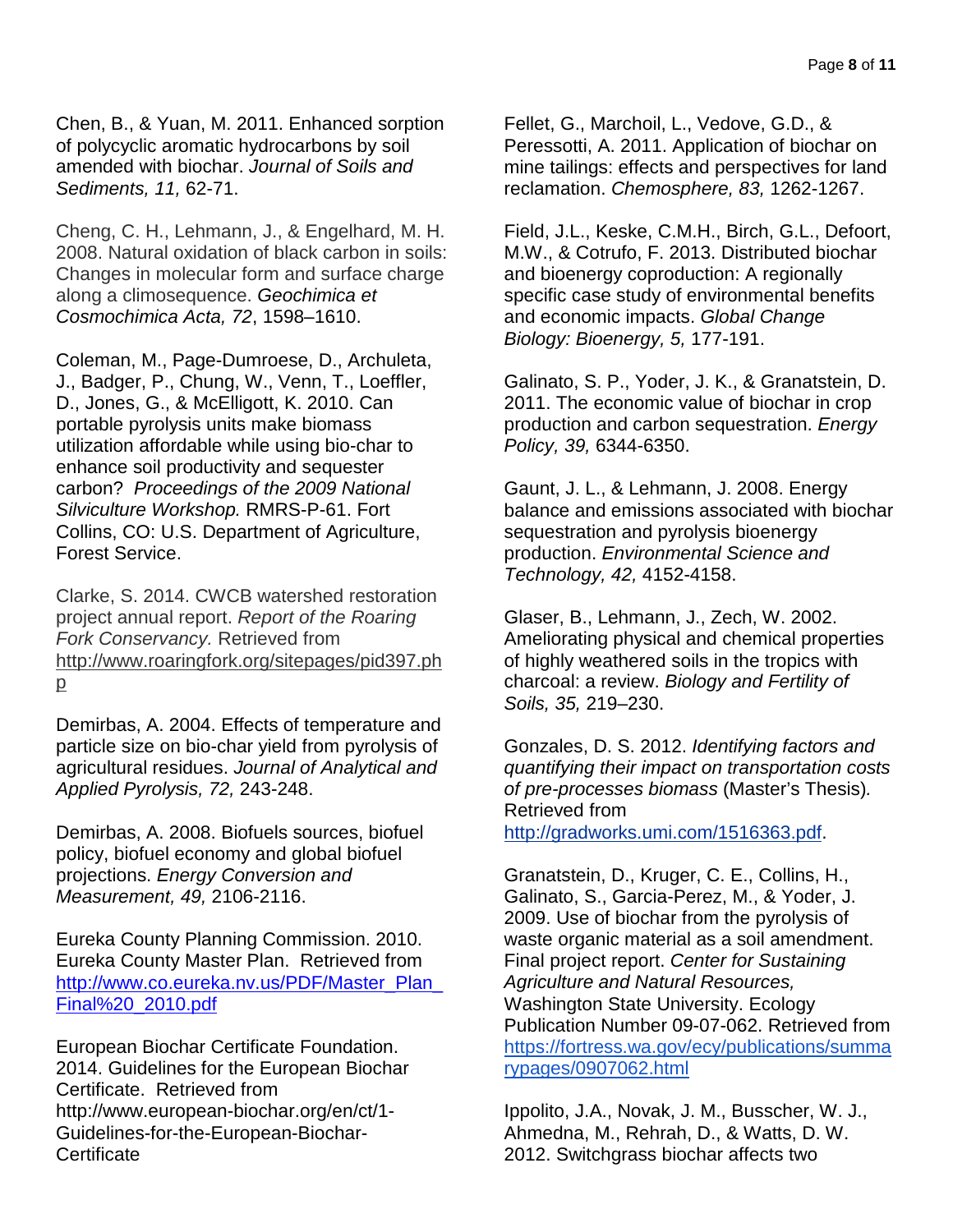aridisols. *Journal of Environmental Quality, 41,*  1123-1130.

Jeffery, S., Verheijen, F. G. A., van der Velde, M., Bastos, A. C. 2011. A quantitative review of the effects of biochar application to soils on crop productivity using meta-analysis. *Agriculture, Ecosystems and Environment, 144,* 175-187.

Laird, D. A., Brown, R. C., Amonette, J. E., & Lehmann, J. 2009. Review of the pyrolysis platform for coproducing bio-oil and biochar. *Biofuels, bioproducts, & Biorefining, 3,* 547- 562.

Laird, D. A., Fleming, P., Davis, D. D., Horton, R., Wang, B., & Karlen, D.L. 2010. Impact of biochar amendments on the quality of a typical Midwestern agricultural soil. *Geoderma, 158,* 443-449.

Lee, J. W., Hawkins, B., Day, D. M., & Reicosky, D. C. 2010. Sustainability: The capacity of smokeless biomass pyrolysis for energy production, global carbon capture and sequestration. *Energy & Environmental Science, 3*(11), 1695 – 1705.

Lehmann, J. 2007. Bio-energy in the black. *Frontiers in Ecology and the Environment*. 5: 381-387.

Lehmann, J., Gaunt, J., & Rondon, M. 2006. Bio-char sequestration in terrestrial ecosystems- A review. *Mitigation and Adaptation Strategies for Global Changes, 11,*  403-427.

Lehmann, J. & Rondon, M. 2006. Biochar soil management on highly weathered soils in the humid tropics. In A. S. Ball, E. Fernandes, H. Herren, O. Husson, M. Laing, C. Palm, J. Pretty, P. Sanchez, N. Sanginga, & J. Thies (Eds.), *Biological Approaches to Sustainable Soil Systems* (pp. 517-530)*.* CRC Press, Boca Raton, FL.

Lehmann, J., Kern, D.C., Glaser, B., Woods, W.I. (Eds). (2004. *Amazonian dark earths:* 

*Origin, properties, management.* New York: Kluwer Academic Publishers.

Liang, B., Lehmann, J., Solomon, D., Kinyangi, J., Grossman, J., O'Neill, B., Skjemstad, J.O., Thies, J., Luizão, F.J., Petersen, J., & Neves, E.G. 2006. Black carbon increases cation exchange capacity in soils. *Soil Science Society of America Journal, 70*, 1719–1730.

Liu, P., Wu-Jun, L., Jiang, H., Chen, J., Li, W., & Yu- H. 2012. Modification of bio-char derived from fast pyrolysis of biomass and its application in removal of tetracycline from aqueous solution. *Bioresource Technology, 121,* 235-240.

Maraseni, T. N. 2010. Biochar: Maximising the benefits." *International Journal of Environmental Studies, 67*(3), 319-327.

McCarl, B.A., Peacocke, C., Chrisman, R., Kung, C.C., Sands, R.D. 2009. Economics of biochar production, utilization and GHG offsets. In J. Lehmann & S. Joseph (Eds.). *Biochar for Environmental Management: Science and Technology* (pp. 341-356*.* United Kingdom: Earthscan Publications Ltd.

McGreevy, S. R., & Shibata, A. 2010. A rural revitalization scheme in Japan utilizing biochar and eco-branding: The carbon minus project, Kameoka City. *Annals of Environmental Science, 4,* 11-22.

Melillo, J. M., Richmond, T.C., &, Yohe, G. W., Eds. 2014. *Climate Change Impacts in the United States: The Third National Climate Assessment*. U.S. Global Change Research Program, doi:10.7930/J0Z31WJ2. Retrieved fro[m](http://nca2014.globalchange.gov/downloads)

<http://nca2014.globalchange.gov/downloads>

Meyer, S., Glaser, B., & Quicker, P. 2011. Technical, economical, and climate-related aspects of biochar production technologies: A literature review. *Environmental Science and Technology, 45*, 9473-9483. doi: 10.1021/es201792c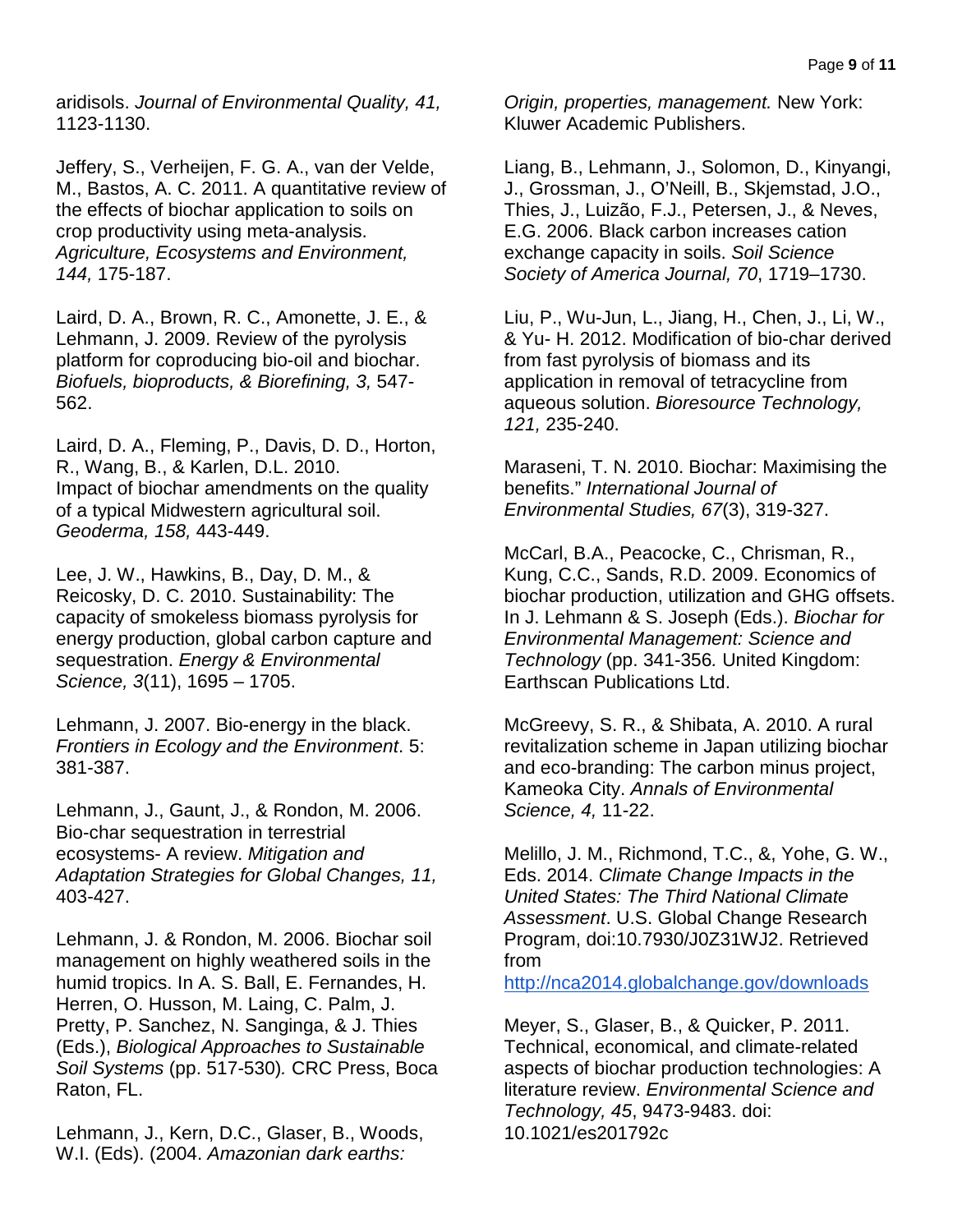National Drought Mitigation Center. 2014. University of Nebraska, Lincoln. Retrieved from [http://drought.unl.edu/DroughtBasics/WhatisDr](http://drought.unl.edu/DroughtBasics/WhatisDrought.aspx) [ought.aspx.](http://drought.unl.edu/DroughtBasics/WhatisDrought.aspx)

Novak, J. M., Busscher, W. J., Laird, D. L., Ahmedna, M., Watts, D. W., & Niandou, M. A. S. 2009. Impact of biochar amendment on fertility of a southeastern coastal plain soil. *Soil Science, 174,* 105-112.

Ogawa, M., Okimori, Y., & Takahashi, F. 2006. Carbon sequestration by carbonization of biomass and forestation: Three case studies. *Mitigation and Adaptation Strategies for Global Change, 11,* 429-444.

Palma, M.A., Richardson, J.W., Roberson, B.E., Ribera, L.A., Outlaw, J. & Munster, C. 2011. Economic feasibility of a mobile fast pyrolysis system for sustainable bio-crude oil production. *International Food and Agribusiness Management Review, 14,* 1-16.

Park, J. H., Choppola, G. K., Bolan, N. S., Chung, J. W., & Chuasavathi, T. 2011. Biochar reduces the bioavalability and phytotoxicity of heavy metals. *Plant Soil, 348,* 439-451.

Pessenda, L.C.R., Gouveia, S.E.M., & Aravena, R. 2001. Radiocarbon dating of total soil organic matter and humin fraction and its comparison with 14C ages of fossil charcoal. *Radiocarbon, 43,* 595-601.

Pietikäinen, J., Kiikkila, O., & Fritze, H. 2000. Charcoal as a habitat for microbes and its effects on the microbial community of the underlying humus. *Oikos, 89*, 231-242.

Pratt, K. & Moran, D. 2010. Evaluating the cost-effectiveness of global biochar mitigation potential. *Biomass and Bioenegry, 34,*1149- 1158.

Roberts, K.G., Gloy, B.A., Joseph, S., Scott, N.R., Lehmann, J. 2010. Life cycle assessment of biochar systems: Estimating the energetic, economic, and climate change potential.

*Environmental Science Technology, 44,*827- 833.

Rondon, M., Lehmann, J., Ramírez, J., & Hurtado, M. 2007. Biological nitrogen fixation by common beans (*Phaseolus vulgaris L.*) increases with biochar additions. *Biology and Fertility of Soils, 43,* 688-708.

Rutherford, D.W., Wershaw, R.L., & Cox, L.G. 2004. Changes in composition and porosity occurring during the thermal degradation of wood and wood components. *U.S. Geological Survey Scientific Investigations Report 2004*–*5292*, 78 p. (Also online at http://pubs.usgs.gov/sir/2004/5292/.)

Saito, M. & Marumoto, T. 2002. Inoculation with arbuseular mycorrhizal fungi: the status quo in Japan and the future prospects. *Plant Soil, 244,* 273-279.

Shackley, S., Hammond, J., Gaunt, J., & Ibarrola, R. 2011. The feasibility and costs of biochar deployment in the UK. *Carbon Management, 2,* 335-356.

Shackley, S., & Sohi, S. (eds.) 2010. An assessment of the benefits and issues associated with the application of biochar to soil. Department for Environment, Food and Rural Affairs, London, UK. Retrieved from [http://randd.defra.gov.uk/Document.aspx?Docu](http://randd.defra.gov.uk/Document.aspx?Document=SP0576_9141_FRP.pdf) [ment=SP0576\\_9141\\_FRP.pdf](http://randd.defra.gov.uk/Document.aspx?Document=SP0576_9141_FRP.pdf)

Sohi, S. P., Lopez-Capel, E., & Bol, R. 2010. A review of biochar and its use and function in soil. *Advances in Agronomy, 105,* 47-82.

Sombroek, W., Lourdes Ruivo, M., Fearnside, P.M., Glaser, B., & Lehmann, J. 2003. Amazonian dark earths as carbon stores and sinks. In J. Lehmann, D. C. Kern, B. Glaser, & W. I. Woods (Eds), *Amazonian Dark Earths: Origins, Prospects, Management,* (pp. 125- 139)*.* Dordrecht, Netherlands: Kluwer Academic Publishers.

Spokas, K.A., Koskinen, W.C., Baker, J.A., & Reicosky, D.C. 2009. Impacts of woodchips